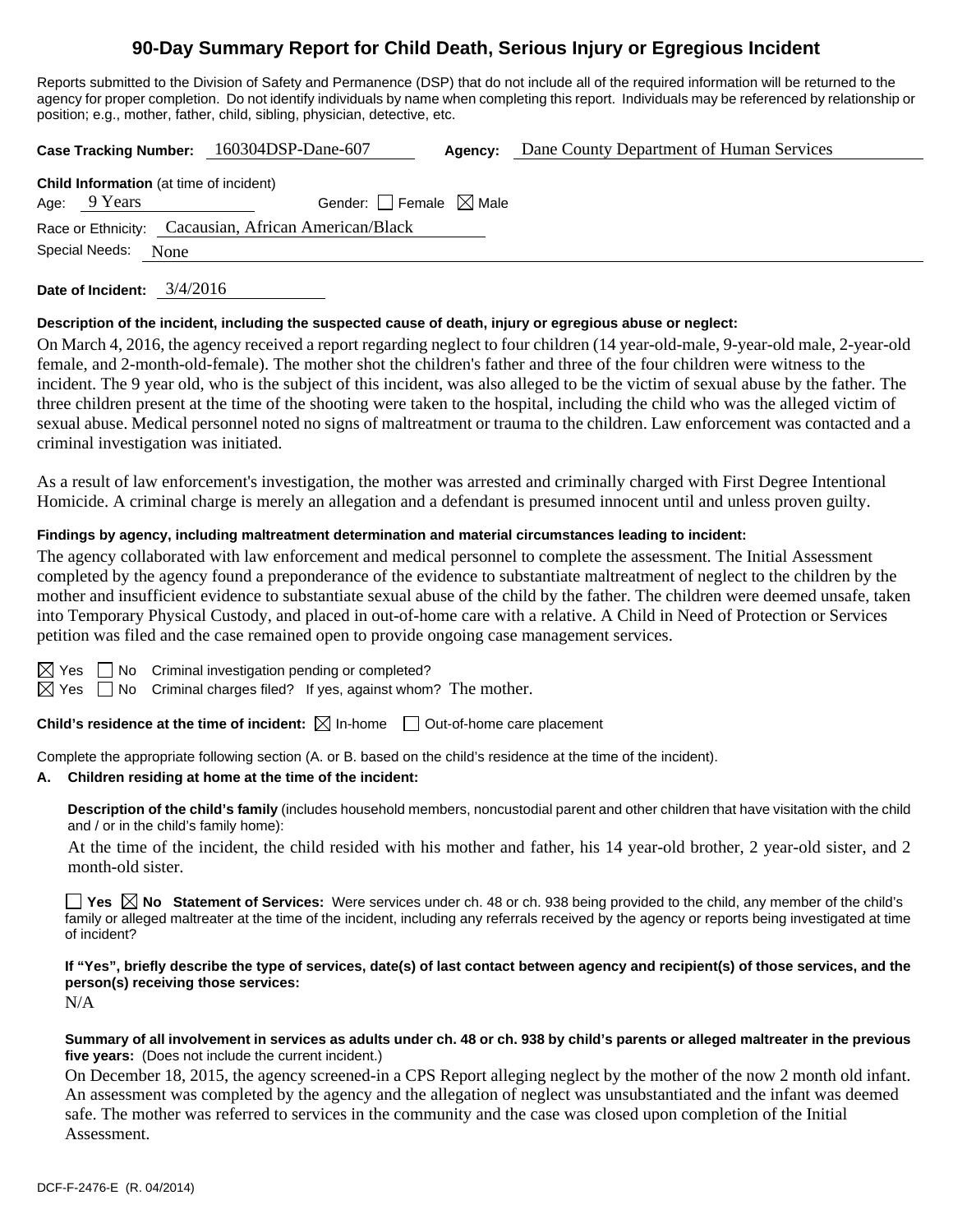On July 9, 2015, the agency screened-in a CPS Report alleging neglect by the mother to the now 2 year old child. An assessment was completed by the agency and the allegation of neglect was unsubstantiated and the child was deemed safe. The case was closed upon completion of the Initial Assessment.

On January 6, 2014, the agency screened-in a CPS Report alleging neglect by the father and mother to the now 14 year old, 9 year old and 2 year old children. An assessment was completed by the agency and the allegations of neglect were unsubstantiated and the children were deemed safe. The family was referred to economic support services and the case was closed upon completion of the Initial Assessment.

On April 1, 2013, the agency screened-in a CPS Report alleging sexual abuse by an adult friend of the family to the now 9 year old child. An assessment was completed by the agency and the allegation of sexual abuse was substantiated and the child was deemed safe with his parents. The family was referred to counseling services and the case was closed upon completion of the Initial Assessment.

**Summary of actions taken by the agency under ch. 48, including any investigation of a report or referrals to services involving the child, any member of the child's family living in this household and the child's parents and alleged maltreater.** (Does not include the current incident.)

(Note: Screened out reports listed in this section may include only the date of the report, screening decision, and if a referral to services occurred at Access. Reports that do not constitute a reasonable suspicion of maltreatment or a reason to believe that the child is threatened with harm are not required to be screened in for an initial assessment, and no further action is required by the agency.)

On December 18, 2015, the agency screened-in a CPS Report alleging neglect by the mother of the now 2 month old infant. An assessment was completed by the agency and the allegation of neglect was unsubstantiated and the infant was deemed safe. The mother was referred to services in the community and the case was closed upon completion of the Initial Assessment.

On July 9, 2015, the agency screened-in a CPS Report alleging neglect by the mother to the now 2 year old child. An assessment was completed by the agency and the allegation of neglect was unsubstantiated and the child was deemed safe. The case was closed upon completion of the Initial Assessment.

On July 9, 2015, the agency screened-out a CPS Report.

On February 4, 2014, the agency screened-out a CPS Report.

On January 6, 2014, the agency screened-in a CPS Report alleging neglect by the father and mother to the now 14 year old, 9 year old and 2 year old children. An assessment was completed by the agency and the allegations of neglect were unsubstantiated and the children were deemed safe. The family was referred to economic support services and the case was closed upon completion of the Initial Assessment.

On November 8, 2013, the agency screened-out a CPS Report.

On April 1, 2013, the agency screened-in a CPS Report alleging sexual abuse by an adult friend of the family to the now 9 year old child. An assessment was completed by the agency and the allegation of sexual abuse was substantiated and the child was deemed safe with his parents. The family was referred to counseling services and the case was closed upon completion of the Initial Assessment.

On August 28, 2012, the agency screened-out a CPS Report.

On August 24, 2012, the agency screened-out a CPS Report.

## **Summary of any investigation involving the child, any member of the child's family and alleged maltreater conducted under ch. 48 and any services provided to the child and child's family since the date of the incident:**

The agency collaborated with law enforcement and medical personnel to complete the assessment. The Initial Assessment completed by the agency found a preponderance of the evidence to substantiate maltreatment of neglect to the children by the mother and insufficient evidence to substantiate sexual abuse of the child by the father. The children were deemed unsafe, taken into Temporary Physical Custody, and placed in out-of-home care with a relative. A Child in Need of Protection or Services petition was filed and the case remained open to provide ongoing case management services.

**B. Children residing in out-of-home care (OHC) placement at time of incident:**